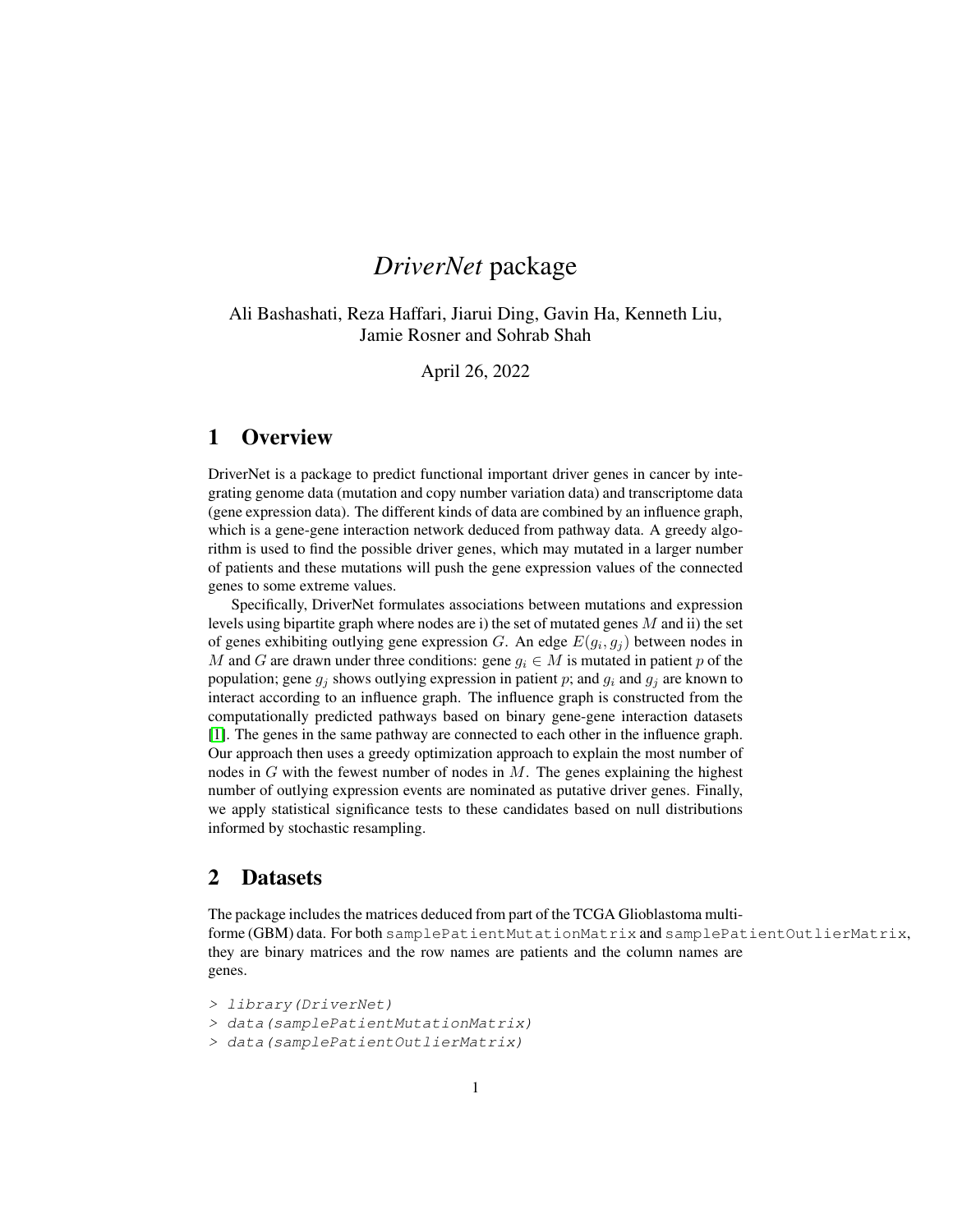```
> data(sampleInfluenceGraph)
> data(sampleGeneNames)
>
```
### 3 Rank genes

computeDrivers is the main function, which uses a greedy algorithm to rank each mutated gene based on how many outliers gene the mutated gene can cover.

```
> # The main function to compute drivers
> driversList = computeDrivers(samplePatientMutationMatrix,
+ samplePatientOutlierMatrix,sampleInfluenceGraph,
+ outputFolder=NULL, printToConsole=FALSE)
> drivers(driversList)[1:10]
[1] "EGFR" "TP53" "MTAP" "PTEN" "PIK3R1"
[6] "CDKN2A" "CYP27B1" "PIK3CA" "PDGFRA" "IDH1"
```
# 4 Compute p-values

The statistical significance of the driver genes are assessed using a randomization framework. The original datasets are permuted  $N$  times, and the algorithm is run on randomly generated datasets  $N$  times and results on real data are assessed to see if they are significantly different from the results on randomized datasets. This in an indirect way of perturbing the bipartite graph corresponding to the original problem. To generate the random datasets, we keep the contents of patient-mutation,  $M$ , and patientoutlier,  $G'$ , matrices the same but replace the gene symbols with a randomly selected set of genes from the Ensmbl 54 protein-coding gene list. Using the same influence graph, the algorithm is run on the new patient-mutation,  $M_1...M_N$ , and patient-outlier,  $G'_1...G'_N$ , matrices.

Suppose  $D$  is the result of driver mutation discovery algorithm.  $D$  contains a ranked list of driver genes with their corresponding node coverage in the bipartite graph, B. The statistical significance of a gene  $g \in D$  with a corresponding node coverage,  $COV_a$ , is the fraction of times that we observe driver genes in our random data runs i, with node coverage more than  $COV_a$ .

```
> # random permute the gene labels to compute p-values
> randomDriversResult = computeRandomizedResult(
   + patMutMatrix=samplePatientMutationMatrix,
+ patOutMatrix=samplePatientOutlierMatrix,
+ influenceGraph=sampleInfluenceGraph,
+ geneNameList= sampleGeneNames, outputFolder=NULL,
+ printToConsole=FALSE,numberOfRandomTests=20, weight=FALSE,
+ purturbGraph=FALSE, purturbData=TRUE)
```